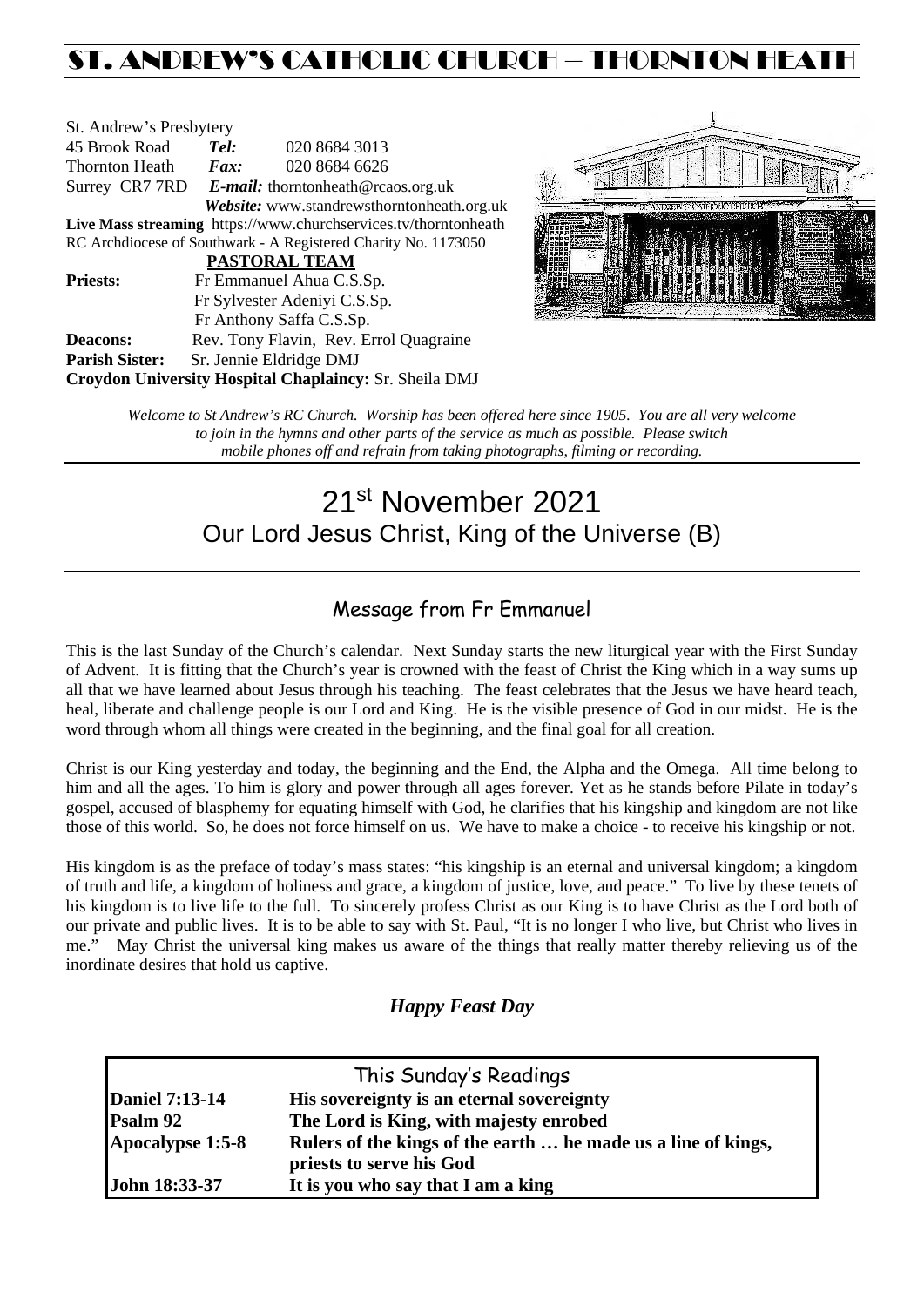# Diary for the Week

|                                    |                    | UNIY JUI IIIE WEEN                     |                                     |
|------------------------------------|--------------------|----------------------------------------|-------------------------------------|
| <b>Sunday 21st November</b>        |                    | 6.00pm (Saturday) First Mass of Sunday | For the people of the Parish        |
| Our Lord Jesus Christ,             | $9.30$ am          | <b>Mass</b>                            | Deceased Members Freeman Family RIP |
| King of the Universe               | 11.30am            | Mass                                   | Thomas & Snigdha Arthur – $34th$    |
|                                    |                    |                                        | <b>Wedding Anniv</b>                |
|                                    | 6.00 <sub>pm</sub> | <b>Mass</b>                            | November List                       |
|                                    | $7.00 - 9.00$ pm   | <b>Charismatic Prayer Group</b>        |                                     |
| Monday 22 <sup>nd</sup> November   | 7.30am             | <b>Mass</b>                            | November List                       |
|                                    | 10.00am            | <b>Mass</b>                            | <b>Sr Mary Martin RIP</b>           |
|                                    | 12.00noon          | <b>Funeral Mass: Darren</b>            |                                     |
|                                    |                    | <b>Kowlessar RIP</b>                   |                                     |
| Tuesday 23 <sup>rd</sup> November  | 7.30am             | <b>Mass</b>                            | November List                       |
|                                    | 10.00am            | <b>Mass</b>                            | Paul Etuka RIP                      |
| <b>Wednesday 24th November</b>     | 7.30am             | <b>Mass</b>                            | Victor Garcia - Birthday            |
|                                    | 10.00am            | <b>Mass</b>                            | November List                       |
| Thursday 25 <sup>th</sup> November | 7.30am             | Mass                                   | November List                       |
|                                    | 10.00am            | Mass                                   | Denis Bernard & Claire Mannion -    |
|                                    |                    |                                        | <b>Wedding Anniv</b>                |
| Friday 26 <sup>th</sup> November   | 7.30am             | <b>Mass</b>                            | November List                       |
|                                    | 10.00am            | <b>Mass</b>                            | John Messina RIP Anniv              |
|                                    | $10.30 - 12$ noon  | <b>Adoration</b>                       |                                     |
|                                    | 6.30pm             | <b>Brownies/Guides (hall)</b>          |                                     |
| Saturday 27 <sup>th</sup> November | 9.30am             | <b>Mass</b>                            | November List                       |
|                                    | $10.00 - 10.30$ am | <b>Confessions</b>                     |                                     |
|                                    | $5.00 - 5.30$ pm   | <b>Confessions</b>                     |                                     |
|                                    | 6.00 <sub>pm</sub> | <b>First Mass of Sunday</b>            | For the people of the parish        |
| <b>Sunday 28th November</b>        | $9.30$ am          | <b>Mass</b>                            | November List                       |
| 1 <sup>st</sup> Sunday of Advent   | 11.30am            | Mass                                   | Jessica Mary Badu RIP               |
| (Cycle C)                          | 6.00 <sub>pm</sub> | <b>Mass</b>                            | Mr & Mrs Charles Nkamuo & Family-   |
|                                    | $7.00 - 9.00$ pm   | <b>Charismatic Prayer Group</b>        | Thanksgiving                        |

Church cleaners: this week: Sancho's Dusters, next week: St Jude's Group

# St. Andrew's Parish Notices

## **FACEMASKS**

Please can we ask you to continue to use a face covering if you are able to and to use the hand sanitiser when entering our Church.

## **MASS SUNG IN LATIN DURING NOVEMBER**

During the month of November, the 11.30am Choir, the Mass will be sung in Latin.

# **SECOND COLLECTION THIS WEEKEND**

The second collection this weekend will be for the Catholic Youth Services. The collection taken on National Youth Sunday supports youth work in the diocese and beyond, especially the Southwark Catholic Youth Service.

## **CONFIRMATION**

Congratulations to our Confirmation candidates who celebrated their Confirmation Mass with Bishop Paul Hendricks on Saturday 20<sup>th</sup> November. Also with many thanks to our catechists who helped our candidates on their journey. We ask that you keep all our candidates in your prayers, thank you.

## **400 CLUB**

October draw:

- Faustine Asafu-Adjaye £20 no: 53
- Ann Tiernan £10 no: 85
- Mario Fernandes £10 no: 26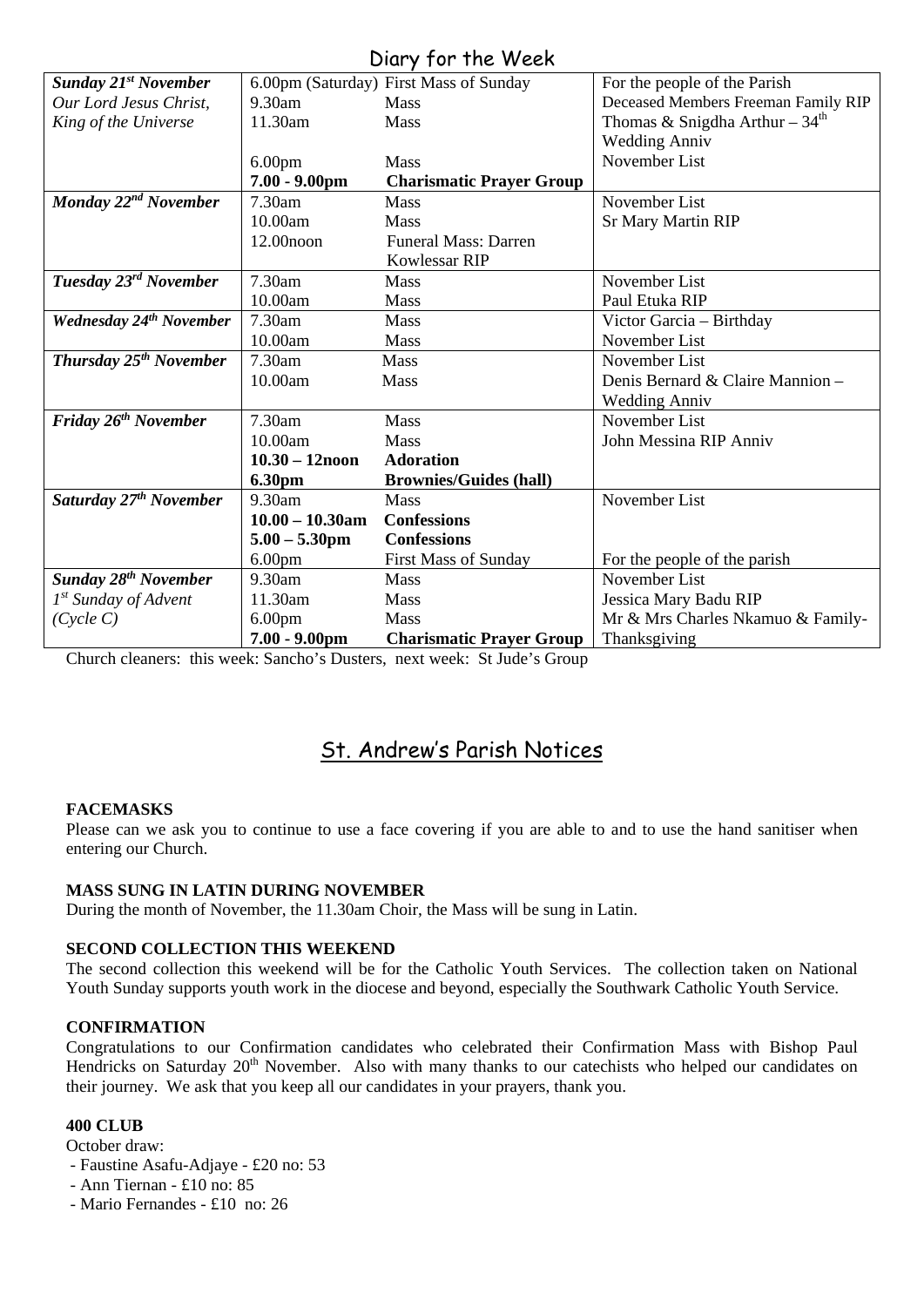November draw: Lena Ellis - £20 no: 54 Francis Gilbert - £10 no: 25 Maxine Mahoney - £10 no: 113

Congratulations to the winners for the October and November draws. If you would like to join, please email Jon Prins (email: club\_400@hotmail.com). You'll have the chance to win cash prizes and help St Andrews at the same time, so please do consider joining this worthy cause. We look forward to you joining us!

## **NOVEMBER PRAYERS FOR THE DECEASED**

During the month of November we particularly pray for those who have died. A list of the deceased whose funerals took place here at St Andrew's will be displayed in the front of the Altar. Anyone who has a relative or friend who has died elsewhere in the last year should give in their names and date of death to the office or to one of the Priests and the name will be added.

Please put the names in a Holy Souls envelope together with your offerings in the basket before the Altar from the beginning of November. These envelopes will be brought up during each Mass in the month of November. On **Saturday 27th November at 9.30am** we will hold our annual Mass for those who have died in the last year, we hope you can join us.

# **ADVENT - JESSE TREE**

Next weekend, 28<sup>th</sup> November, is the 1<sup>st</sup> Sunday of Advent and as the season of Advent begins we will place our Jesse Tree on the Sanctuary. The Jesse Tree helps us connect the custom of decorating Christmas trees to the events leading to Jesus' birth. The Jesse Tree is also our Giving Tree and we are asking all our Parishioners to donate non-perishable food in the box provided through Advent. The SVP Group will use our donations for those in need in the Parish. Thank you for your continued support.

# **DBS CERTIFICATES FOR VOLUNTEERS**

Please could existing volunteers who need DBS (Disclosure and Barring) checks please email their full name to [thorntonheathsg1@safeguardrcaos.org.uk](mailto:thorntonheathsg1@safeguardrcaos.org.uk)

The online process will then be actioned. This includes; Eucharistic Ministers, Catechists for Children, Adult Altar Servers, Children's Liturgists and any parish group helpers for vulnerable adults or children. It is everyone's responsibility to ensure that our parish is a safe place and the DBS certificate issued must be through the RC Diocese of Southwark and not another body even if it is current and valid.

# ST ANDREW'S CHOIR

The Choir at St. Andrews warmly welcome parishioners who would like to join the choir. If you can play an instrument, read music or have a love for singing you are most welcome. For more details or to sign up please speak to one of the choir leaders after Mass.

# **CHARISMATIC PRAYER GROUP**

Please join us as our group has resumed prayer meetings every Sunday evening in the Church from 7.00 – 9.00pm. All are very welcome to come along and join us in praises, prayers, Bible studies and youth group ministry. For further details please call Stella on 07983 775879.

## **A DAY WITH JESUS**

The A Day with Jesus Group have resumed their meetings in St Andrew's Church. Please join them to pray together, sing praises, worship, say the Rosary, Divine Mercy and Adoration. The group meet every fourth Saturday of every month  $(27<sup>th</sup>$  November and but not this December) from  $12.30 - 4.00$ pm. All are very welcome to come along, for further information please call Simon on 07947 493683.

## **ADORATION**

Please come in and spend some time in the presence of Our Lord in the Blessed Sacrament for Adoration every Friday from 10.30am – 12noon.

## **ALL NATIONS CATHOLIC CHARISMATIC GROUP UK - FOODBANK**

The group have launched a food bank project in order to help families who are in need of extra help with regards to some food items. This will be held in St Andrew's hall every second Saturday every month until the end of the year. The next one will be on Saturday  $18<sup>th</sup>$  December approximately from  $12.00 - 1.00$ pm. We would welcome